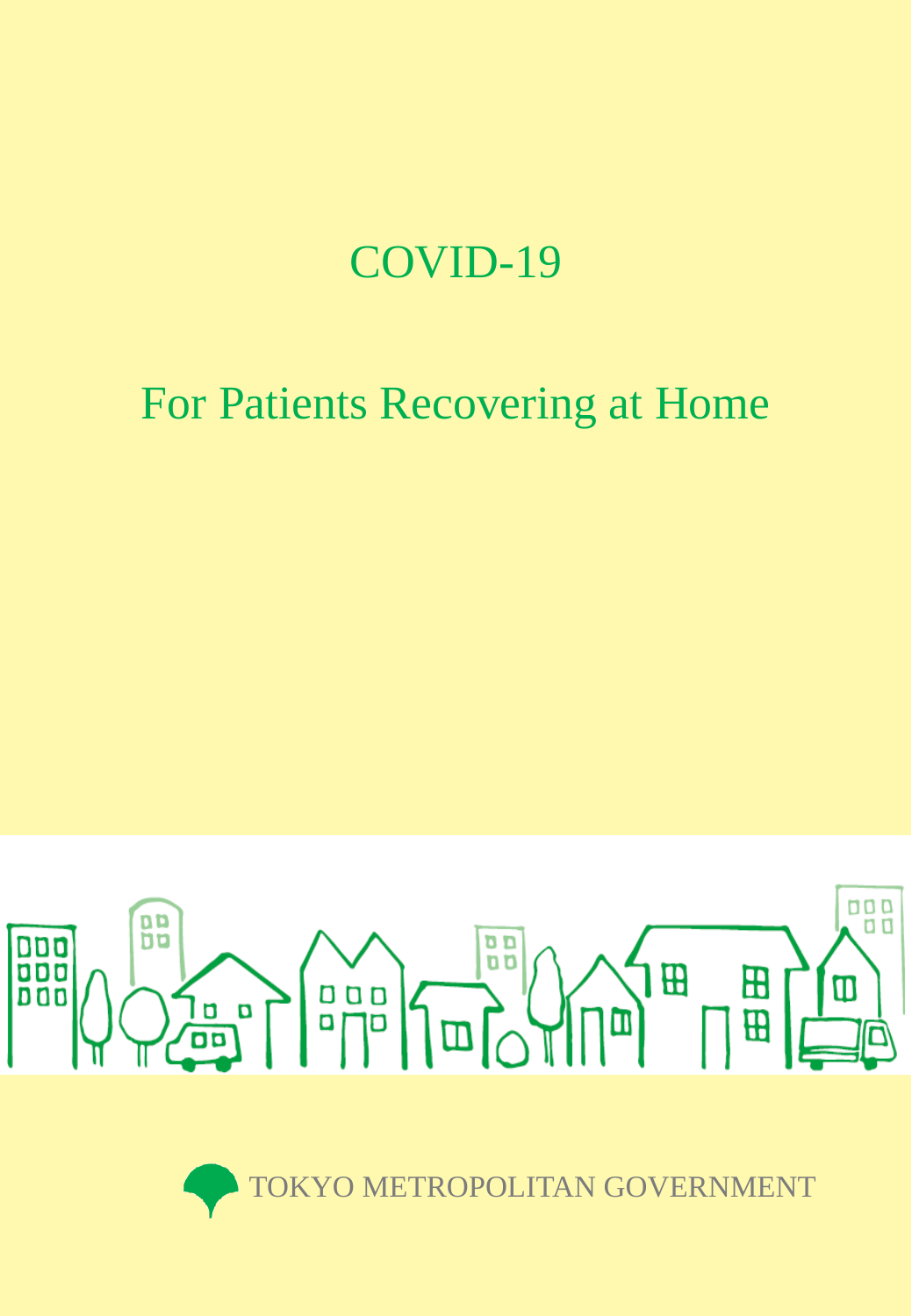# Table of Contents

| Request to Monitor Health when Recovering at                     |  |  |
|------------------------------------------------------------------|--|--|
| If your Physical Condition Deteriorates or Suddenly              |  |  |
|                                                                  |  |  |
| Release from Medical treatment 4                                 |  |  |
| <b>Contact Information of your Family Physician 5</b>            |  |  |
|                                                                  |  |  |
| <b>MEMO .</b>                                                    |  |  |
| <b>Bureau of Social Welfare and Public Health Website</b>        |  |  |
| • New-style Coronavirus health and medical<br>information portal |  |  |
| Assistance to people undergoing medical<br>treatment             |  |  |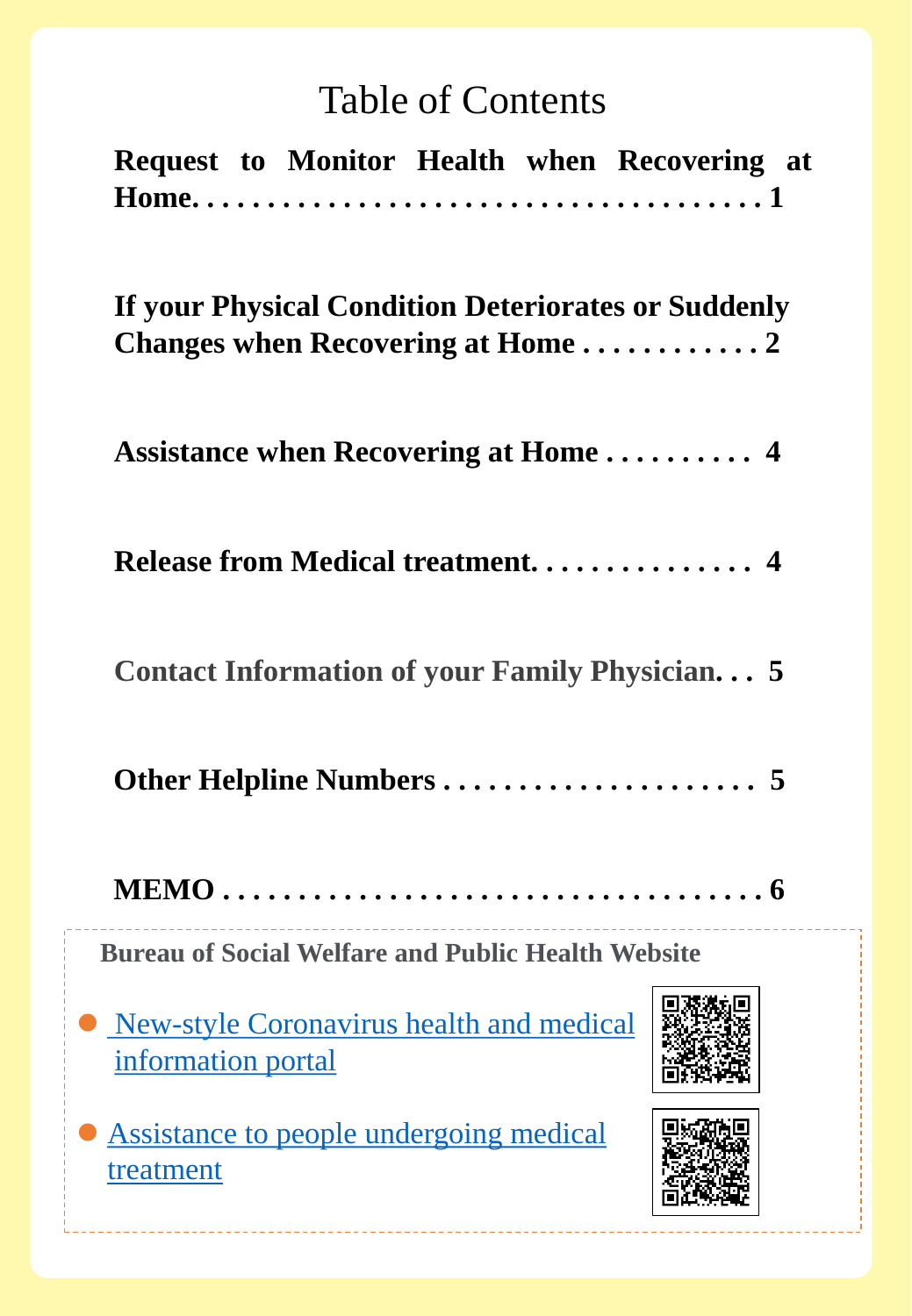## **Request to Monitor Health when Recovering at Home**



Refrain from going out during the at-home recovery period. Monitor your health condition by taking your body temperature twice daily.



The risk of serious illness can be detected early by monitoring the level of oxygen in the blood  $(SpO<sub>2</sub>)$ . Measure your  $SpO<sub>2</sub>$  with a pulse oximeter.



Check your health condition by LINE or phone based on the information provided by public health centers.



Drinking alcohol and smoking are strictly prohibited. (as there may be a difficulty in accurately assessing your health condition, or your symptoms may worsen)



If you are on any medication, consult your family physician on the medication you can take during the at-home recovery period.



If symptoms (fever, cough, phlegm and malaise, etc.) worsen, immediately contact a public health center, a follow-up center for patients recovering at home, or your family physician.

**Checkpoints on the next page**

### **- How to Use a Pulse Oximeter -**



- Place your finger in the oximeter such that your finger touches the sensor part.
- Do not move your hand and measure in a resting state.
- The oximeter may not respond if your fingertips are cold, your fingers are dirty, or applied nail polish on the nails.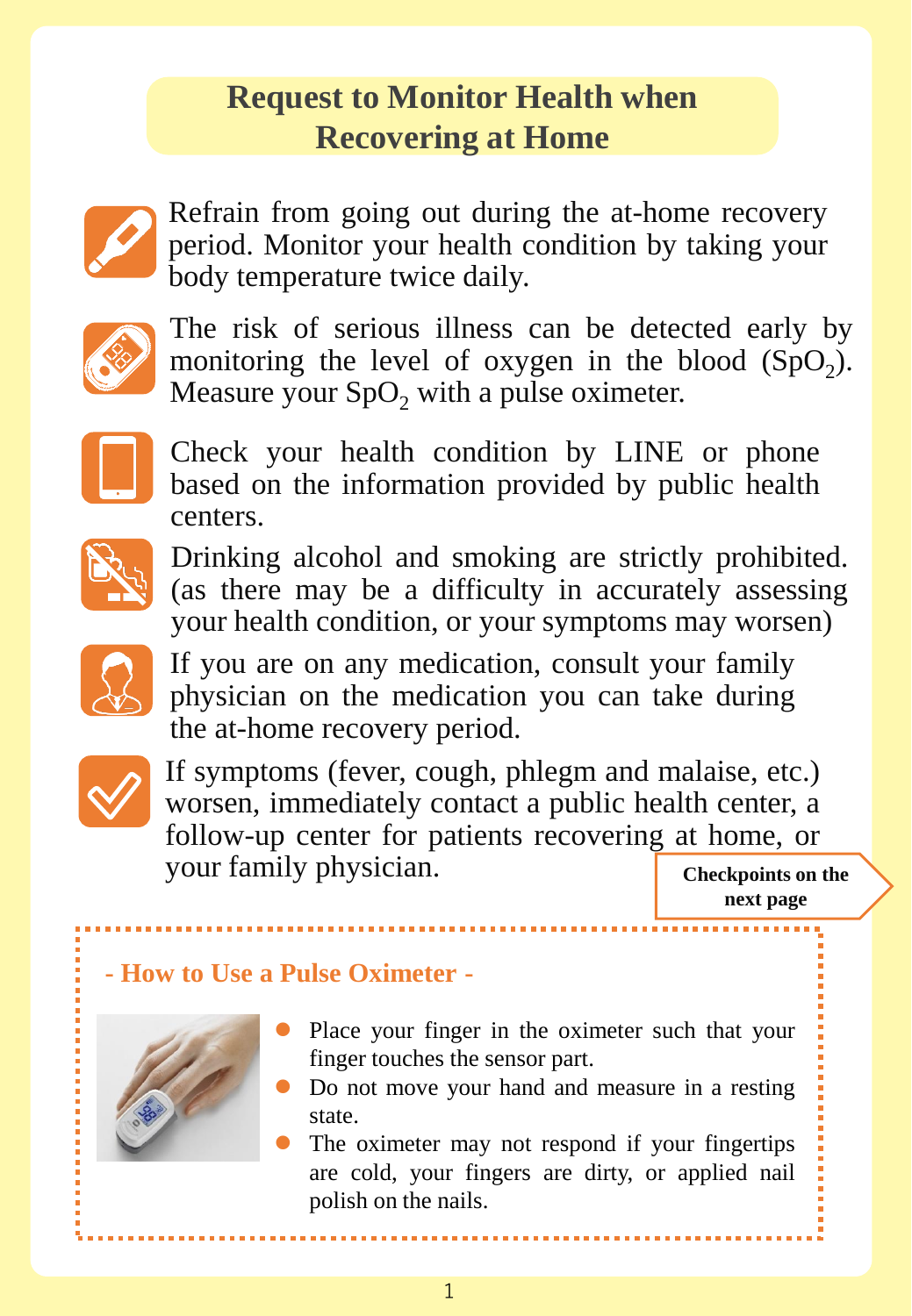| If Your Physical Condition Deteriorates or                                                                                                                                     |  |  |  |
|--------------------------------------------------------------------------------------------------------------------------------------------------------------------------------|--|--|--|
| <b>Suddenly Changes when Recovering at Home</b><br>$\bullet$                                                                                                                   |  |  |  |
| Regarding your health condition, check if you have any symptoms corresponding to the<br>checkpoints listed on pages 2 and 3. (Checkpoints marked with * should be checked by a |  |  |  |
| family member or person living with the patient.)<br>If your symptoms worsen, call an ambulance, your family physician, a public health<br>$\bullet$                           |  |  |  |
| center, a follow-up center for patients recovering at home, or a home recuperation                                                                                             |  |  |  |
| support center (UCHISAPO Tokyo), depending on your symptoms.<br><b>Expression and appearance</b>                                                                               |  |  |  |
| $\Box$ 1 Visibly pale complexion $*$                                                                                                                                           |  |  |  |
| $\Box$ 2 Purple lips                                                                                                                                                           |  |  |  |
| 3 Unusual, strange appearance *                                                                                                                                                |  |  |  |
|                                                                                                                                                                                |  |  |  |
| <b>Breathlessness, etc.</b>                                                                                                                                                    |  |  |  |
| $\Box$ 4 Hard breathing (Increased respiratory rate)                                                                                                                           |  |  |  |
| 5 Sudden breathlessness                                                                                                                                                        |  |  |  |
| 6 Increased respiration with slight movement during daily activities                                                                                                           |  |  |  |
| $\Box$ 7 Chest pain                                                                                                                                                            |  |  |  |
| 8 Inability to lie down, inability to breath unless in a sitting position                                                                                                      |  |  |  |
| $\bigcup$ 9 Breathing with difficulty, wheezing                                                                                                                                |  |  |  |
| <b>Impaired consciousness</b>                                                                                                                                                  |  |  |  |
| 10 Dazed expression (weak response) *                                                                                                                                          |  |  |  |
| 11 Grogginess (no response) *                                                                                                                                                  |  |  |  |
| <b>Other</b>                                                                                                                                                                   |  |  |  |
| 12 Pulse oximeter reading $(SpO2)$ of 90 or below                                                                                                                              |  |  |  |
|                                                                                                                                                                                |  |  |  |
|                                                                                                                                                                                |  |  |  |
| If you develop even one of the above<br>symptoms, call an ambulance by                                                                                                         |  |  |  |
| dialling 119                                                                                                                                                                   |  |  |  |
|                                                                                                                                                                                |  |  |  |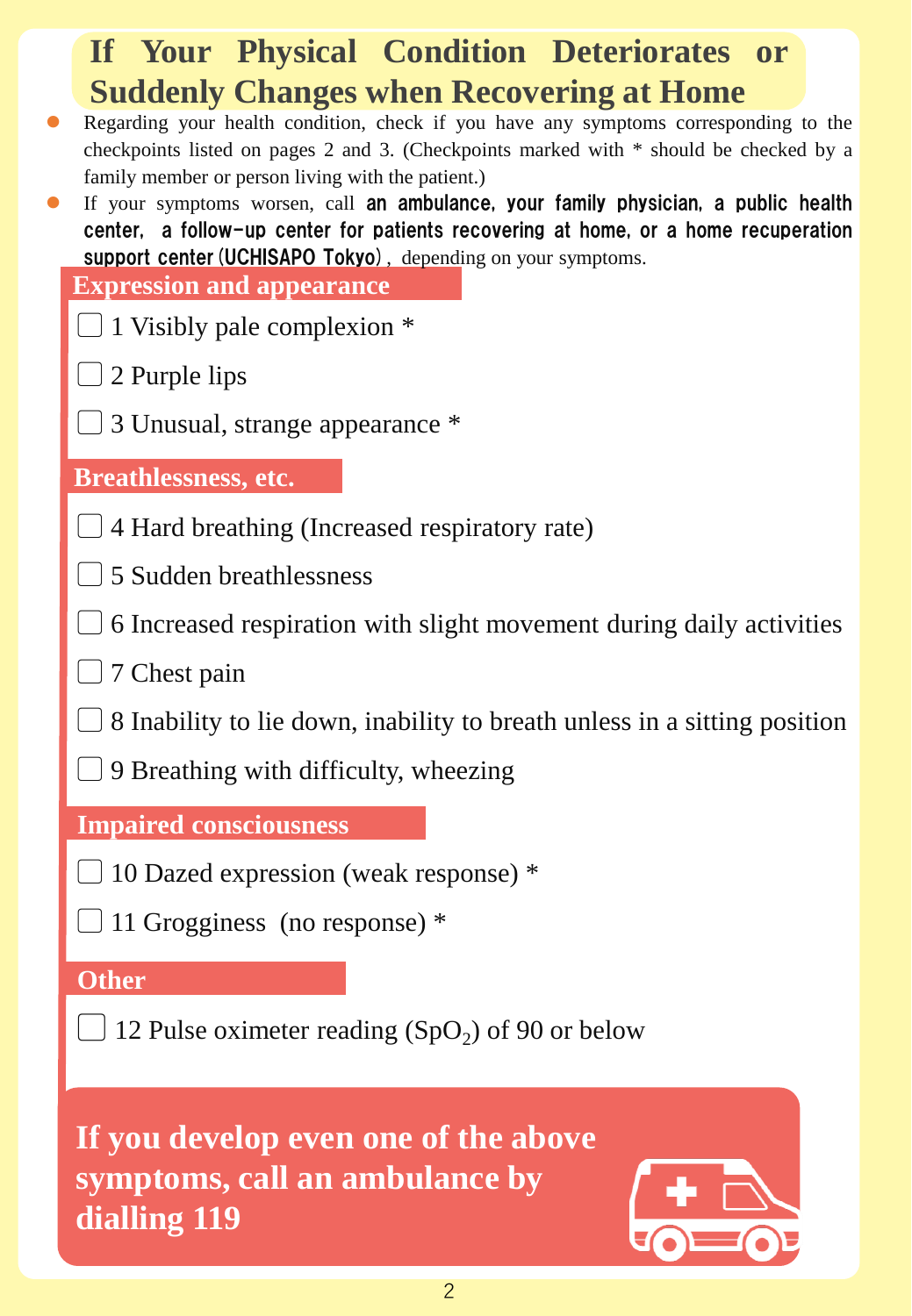|                                                                                                                                                                                                                                                                                                                                                                                                     | If Your Physical Condition Deteriorates or<br><b>Suddenly Changes when Recovering at Home</b>                                                  |  |  |
|-----------------------------------------------------------------------------------------------------------------------------------------------------------------------------------------------------------------------------------------------------------------------------------------------------------------------------------------------------------------------------------------------------|------------------------------------------------------------------------------------------------------------------------------------------------|--|--|
|                                                                                                                                                                                                                                                                                                                                                                                                     | $\Box$ 13 Difficulty in daily activities at home (such as, moving around,<br>eating, using the toilet and changing clothes)                    |  |  |
|                                                                                                                                                                                                                                                                                                                                                                                                     | 14 Severe cough, heavy sputum and continuous fever                                                                                             |  |  |
|                                                                                                                                                                                                                                                                                                                                                                                                     | 15 Severe general malaise that you have never experienced before                                                                               |  |  |
|                                                                                                                                                                                                                                                                                                                                                                                                     | 16 Pulse oximeter reading $(SpO2)$ of 93 or below                                                                                              |  |  |
| If you develop even one of the above symptoms, contact<br>your family doctor, a public health center, a follow-up<br>center, or UCHISAPO Tokyo immediately                                                                                                                                                                                                                                          |                                                                                                                                                |  |  |
|                                                                                                                                                                                                                                                                                                                                                                                                     | $\Box$ 17 Shortness of breath                                                                                                                  |  |  |
|                                                                                                                                                                                                                                                                                                                                                                                                     | 18 General malaise                                                                                                                             |  |  |
|                                                                                                                                                                                                                                                                                                                                                                                                     | $\Box$ 19 Pulse oximeter reading (SpO <sub>2</sub> ) of 94 to 95                                                                               |  |  |
|                                                                                                                                                                                                                                                                                                                                                                                                     | If you develop even one of the above symptoms, contact<br>your family doctor, a public health center, a follow-up<br>center, or UCHISAPO Tokyo |  |  |
|                                                                                                                                                                                                                                                                                                                                                                                                     | $\Box$ 20 Mild fever, cough and cold-like symptoms                                                                                             |  |  |
|                                                                                                                                                                                                                                                                                                                                                                                                     | 21 Cough only, no shortness of breath                                                                                                          |  |  |
|                                                                                                                                                                                                                                                                                                                                                                                                     | 22 Impaired sense of taste, or impaired sense of smell without a<br>blocked nose                                                               |  |  |
|                                                                                                                                                                                                                                                                                                                                                                                                     | 23 Mild malaise                                                                                                                                |  |  |
|                                                                                                                                                                                                                                                                                                                                                                                                     | 24 Pulse oximeter reading $(SpO2)$ of 96 or above                                                                                              |  |  |
| If symptoms worsen, contact your family physician, a public health<br>center, a follow-up center, or UCHISAPO Tokyo                                                                                                                                                                                                                                                                                 |                                                                                                                                                |  |  |
| If you develop symptoms corresponding to 2 or more checkpoints, follow the instructions<br>for the category of the checkpoint with a smaller number.<br>Example: If you have symptoms corresponding to both the checkpoints below, follow the<br>instructions for the category to which No. 16 belongs (Yellow)<br>16 "Pulse oximeter reading of 93 or below" (Yellow)<br>23 "Mild malaise" (Green) |                                                                                                                                                |  |  |

3

L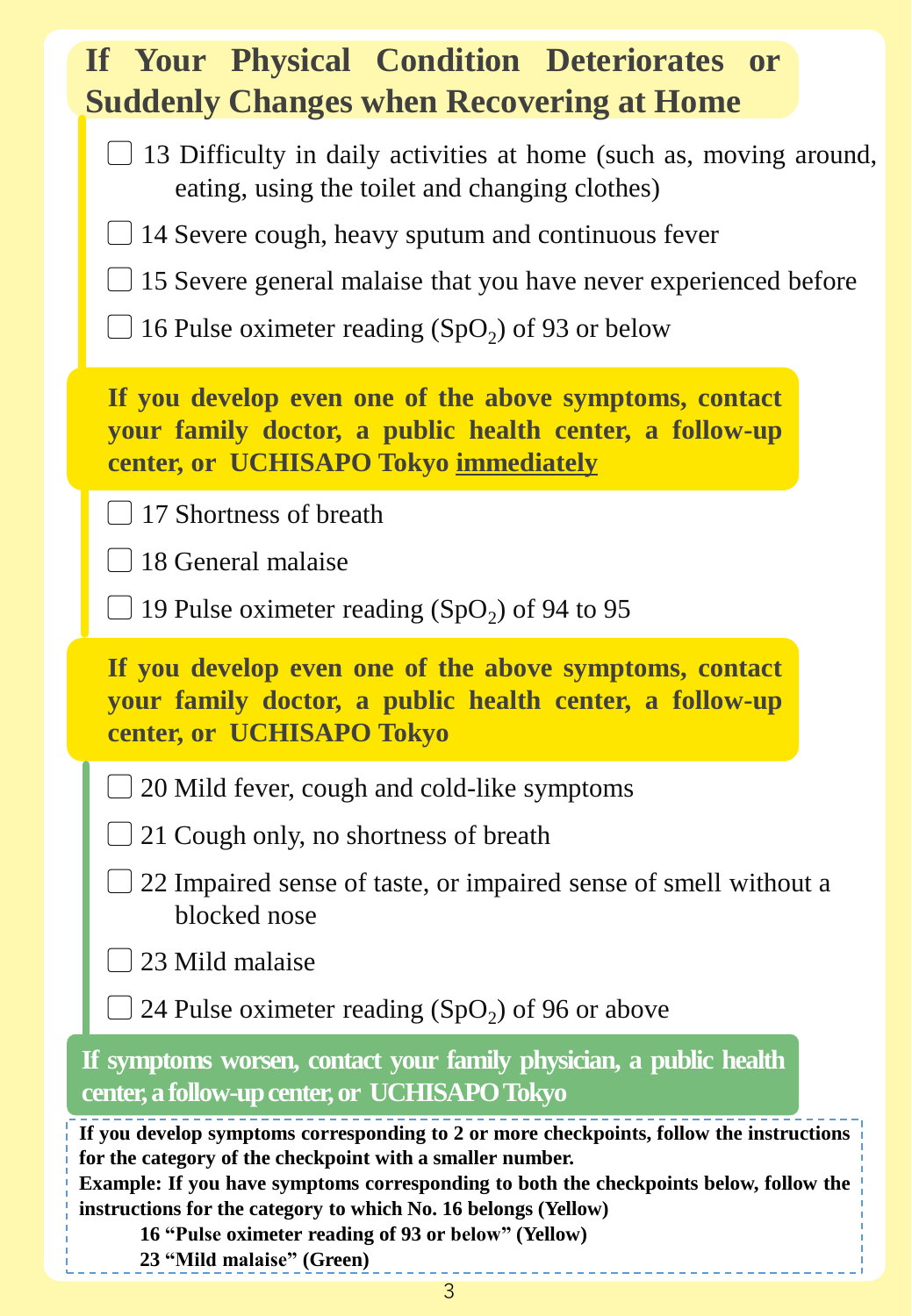### **Assistance when Recovering at Home**



### **A home recuperation support center(UCHISAPO Tokyo)**

- Patients who test positive for COVID-19 infection and are asymptomatic or mildly ill with little risk of serious illness are asked to monitor their own health.
- We provide consultation when patients notice changes in physical condition and support for problems during medical treatment, such as delivery of groceries and pulse oximeters.

A home recuperation support [center\(UCHISAPO](https://translation2.j-server.com/LUCFUKUSHI/ns/tl.cgi/https:/www.fukushihoken.metro.tokyo.lg.jp/iryo/kansen/corona_portal/shien/uchisapo_tokyo.html?SLANG=ja&TLANG=en&XMODE=0&XCHARSET=utf-8&XJSID=0) Tokyo)



Telephone reception hours: 24 hours (including Saturdays, Sundays, and holidays)

# 0120-670-440

### **Follow-up center for patients recovering at home**

 We provide the following assistance to patients recovering at home when we receive a request for assistance from a public health center.

(1) 24-hour medical consultation exclusively for patients recovering at home (2) Health monitoring by LINE or phone (3) Delivery of food items, etc. (4) Distribution of pulse oximeters (5) Coordination with local medical care if physical condition worsens

 Visit the Bureau of Social Welfare and Public Health website for frequently asked questions about the follow-up center.

For people receiving health [monitoring](about:blank) assistance from a follow-up center for patients [recovering](about:blank) at home (Bureau of Social Welfare and Public Health Website)



Contact information of follow-up center for patients recovering at home

The information will be sent to you by a public health center or a follow-up center when your treatment starts.

### **Release from Medical Treatment**

A patient will be released when the following conditions are met.



#### **Symptomatic patients**

When 10 days have elapsed after onset of symptoms and 72 hours have elapsed after symptom become less severe



#### **Asymptomatic patients** (Asymptomatic carriers)

When 7 days have elapsed from the date on which the sample that tested positive was collected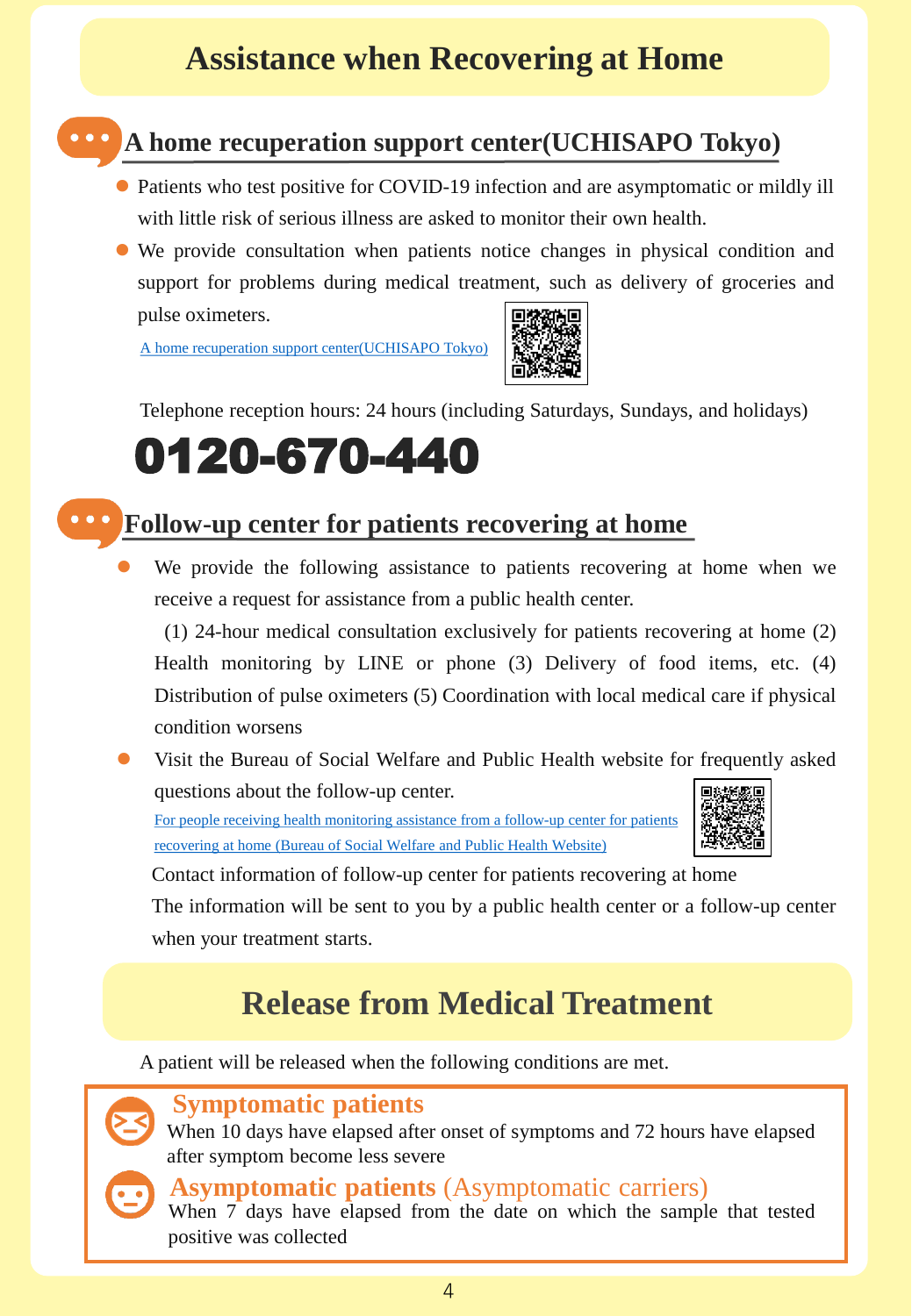## **Contact Information of your Family Physician**

Make a note of your family physician's contact information.

| <b>Name of Medical Institution</b> | <b>Telephone Number</b> |
|------------------------------------|-------------------------|
|                                    |                         |
|                                    |                         |

## **Other Helpline Numbers**



### **General Consultation for COVID-19**

Prevention of infection (for those who have not tested positive), dealing with symptoms of concern, etc.

Tokyo Coronavirus (Omicron) Call Center

Timings 9:00 a.m. - 10:00 p.m. (All days including Saturday, Sunday and holiday)

## 0570-550571



### **Reception desk for recovery at a designated hotel**

Those who want to recover at a designated hotel can apply directly at the reception desk.

Reception Desk for Recovery at a Designated Hotel, Tokyo Metropolitan Government Timings 9:00 a.m. - 4:00 p.m. (All days including Saturday, Sunday and holidays)

### 03-5320-5997